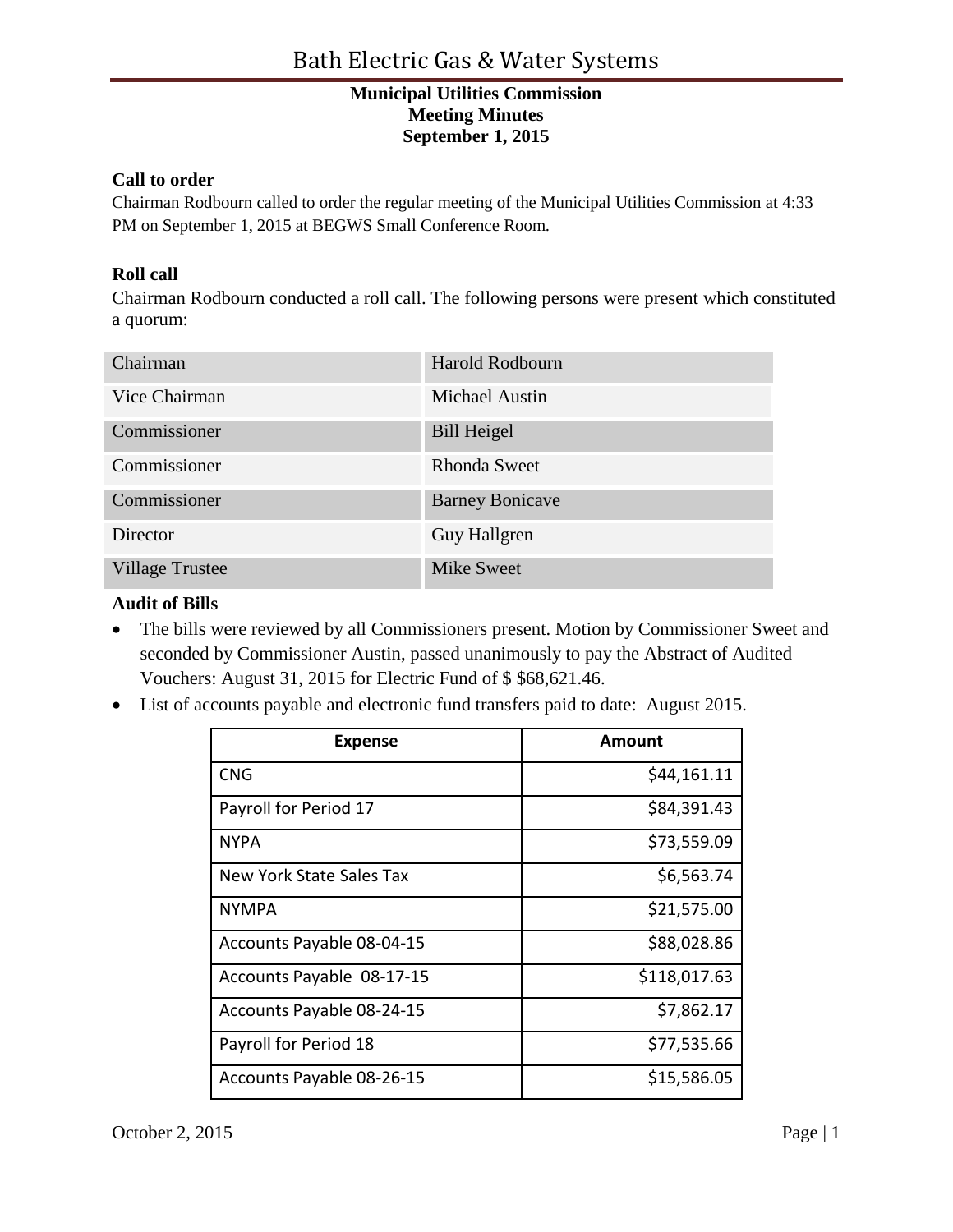## **Approval of Meeting Minutes**

Motion by Commissioner Swee to approve meeting minutes, seconded by Commissioner Austin. Request made to revise the stated start time to 4:35pm. Approved unanimously.

# **Supervisors Reports**

## **Accounting/Commercial Office/Meter**

- Updated the 2015-2016 projected to budget variance report.
- Both the Electric and Gas Municipal Utilities Annual Reports for the year ending  $5/31/15$ have been completed and filed with the Public Service Commission during the month.
- During the month BEGWS accounting staff provided reports to the Village Clerk for completion of the Annual Update Document with New York State.
- During the month BEGWS accounting staff provided preliminary information regarding annual GAC reconciliation to the NYS PSC.
- During the month BEGWS accounting staff submitted its response to the Annual 18a Temporary State Assessment request for information from the NYS PSC. The information provided included a five year reconciliation of charges paid and collected.
- Installed the training test version of Edmunds 4.0. This upgrade includes many enhanced utility billing features, including a new process for disconnecting and connecting new customer accounts and a new consolidated meter exception report.
- Issued a new Sewer BAN in the amount of \$4.25 million with an interest rate of 1.375%, dated 8/27/15 for a period of 1 year. This is for the sewer upgrade.
- Completed preliminary information that was requested from our auditors for the tentative September  $14<sup>th</sup>$  audit.
- Facilitated new Core plan health insurance option effective September  $1<sup>st</sup>$ .
- PSC staff has scheduled the GAC meeting for October  $27<sup>th</sup>$  at 2pm.
- During the month of August \$0 was spent on the Electric Upgrade Project.
- No QRS cases of customer complaints were filed with the NYS PSC during the month of August against BEGWS.
- Month to date 7,005 meters have been read out of a possible 8,020. This is an 87.3% reading rate so far this month, with 1,038 meters still scheduled to be read. The percentages of meters not read by department are: Electric 7.5%, Gas 16.3%, & Water 19.6%. The primary reason for not reading meters is that there is no coverage when a Meter Reader is off. Another major factor is a lack of access to the meters.
- Currently we have 1012 electric meters being read by radio. This is about 23.2% of our electric meter population. We currently have 213 e-bill customers and 249 direct withdrawal customers.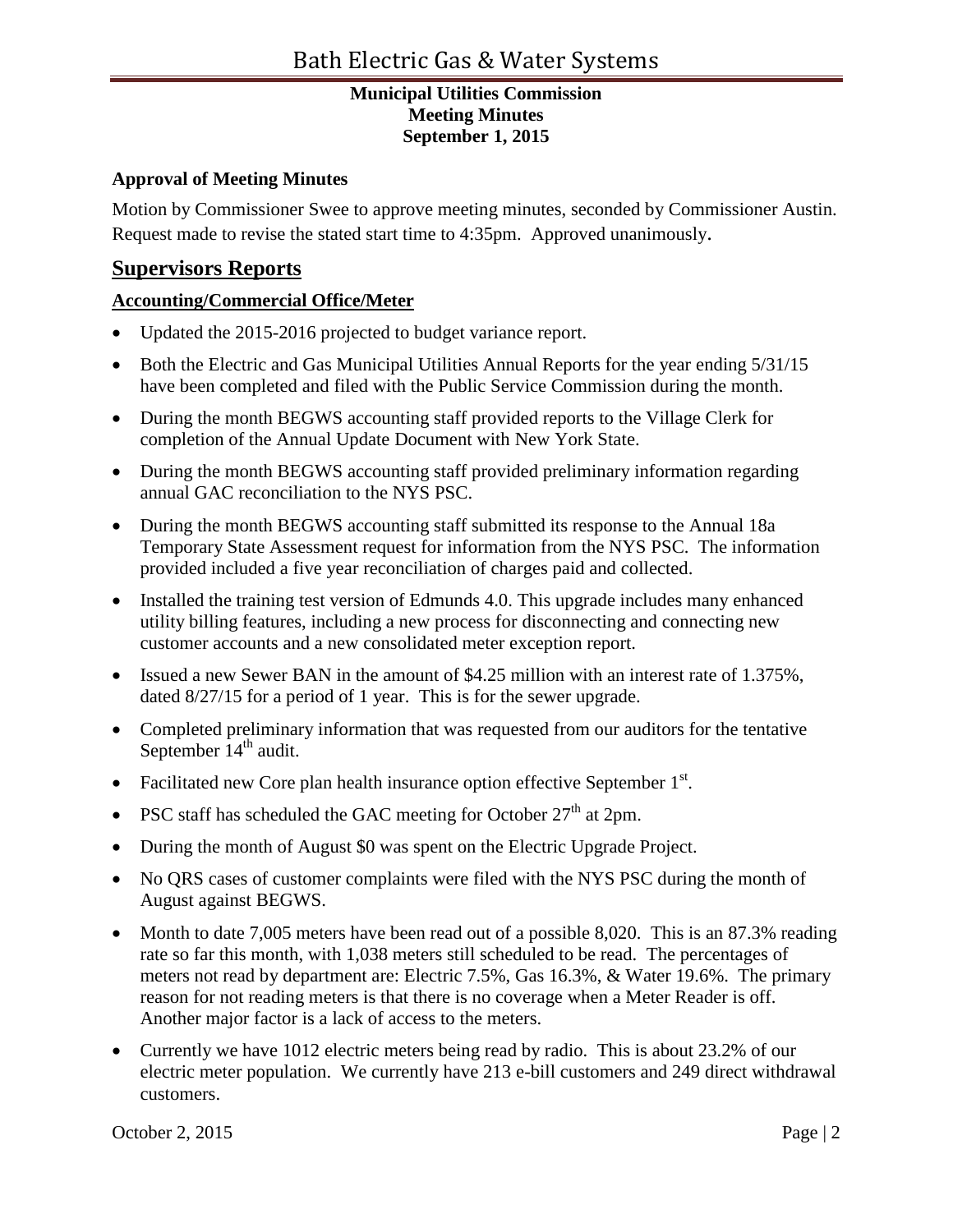Kris New and Jordan Snell - Accountants

## **Electric Line Department**

- Repaired 3 Security lights and 2 Street lights
- Repaired broken service wire on Campbell st.
- Connected new service upgrade on Roosevelt Ave.
- Retired a pole and service on Spaulding Drive
- Continued Conversion work, running new 3 phase wire down pine and retiring the old 4 KV Hendrix wire. Converted Howell St., and West Steuben from Pultney Park to E. Morris St. Set 2 new poles and ran single phase down Ellis Ave and Kellar Ave to prepare for backlot Hendrix removal from Robie St. to Maple Heights. Continued make ready work on E. Morris, Delaware and Wilson Ave.
- Responded to callouts at Williamson Terrace, Babcock Hollow and Fairway Drive.
- Responded to power outage at Buck Meadows Subdivision. Chris Carr and Guy Hallgren performed sectionalizing and troubleshooting to restore power about 10:15pm. Outage occurred at about 8:15pm.
- Attended Safety Training on 8/17. Topic of discussion was bucket and pole top rescue certification

Mark Hawk – Electric Line Supervisor

#### **Service Department**

- Investigated 3 gas odor complaints
- Rechecked pending gas leaks
- Continued with mowing season
- Switched over to Time Communications as our after- hours emergency call center.
- Met with the PSC and State Comptrollers representatives to audit our Operator qualification process.
- Started a trial look at AMI metering with Nighthawk, they installed 4 electric meters for BEGWS to evaluate.
- Jason Causer, Greg Havens, and Don Bates worked several days on new conference room.

Steve Larsen – Service Department Supervisor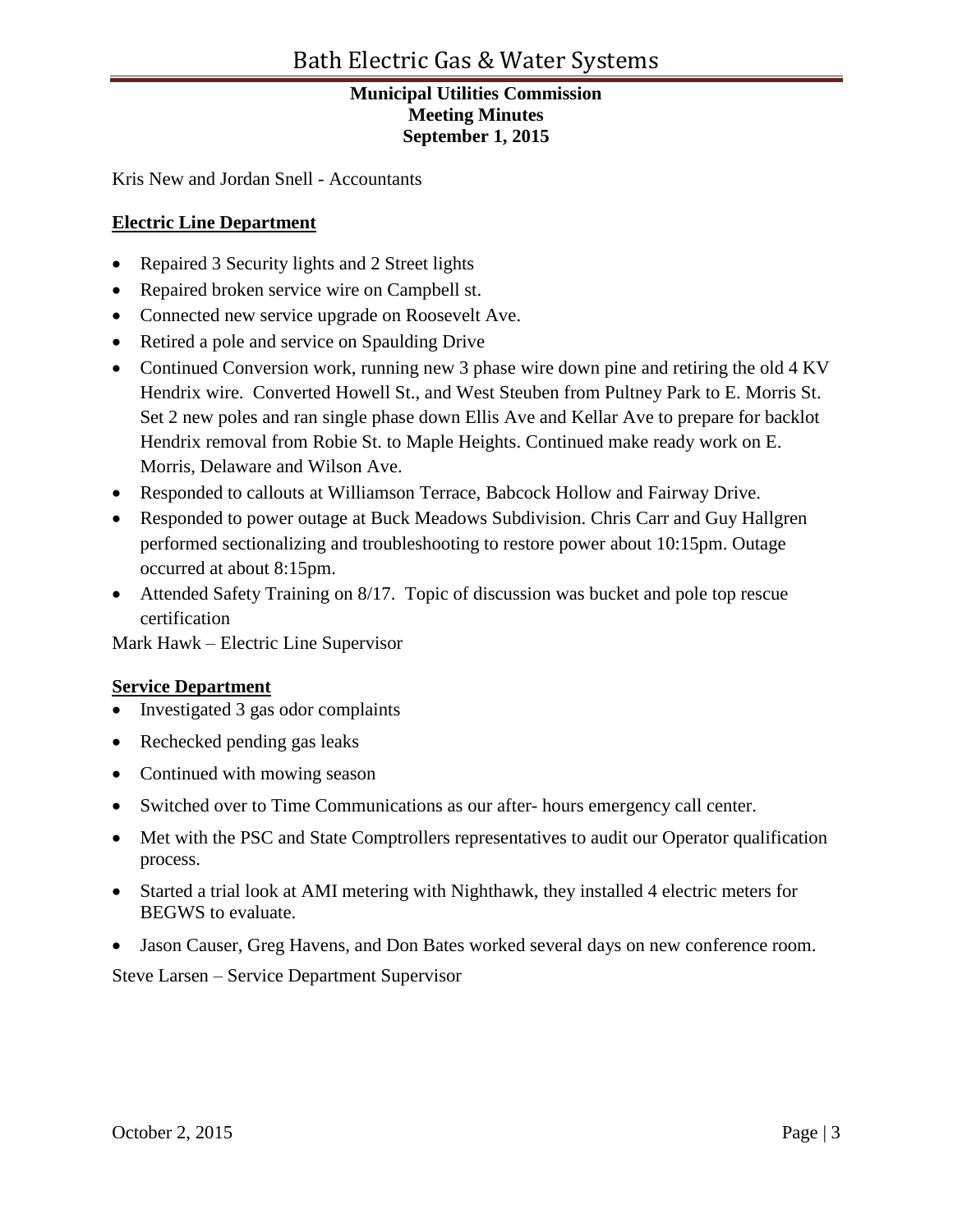## **Underground Line Maintenance Department**

- Installed new gas service at 7021 Golf View
- Continued gas main replacement on Liberty St
- All Hydrants painted and looking GOOD! Thanks to our summer help Elizabeth for her hard work
- Have done compliance monitoring for Dept of Health for TTHM and HAA5's
- Replaced service main to curb at Jamesway Plaza
- Replaced service curb to house at 12 Haverling St
- Sewer: Flushed main on West Morris St (Burger Alley)
- Flushed sewer main at Jamesway Plaza multiple times
- Made vacuum repairs to sewer truck
- Used sewer truck for Town of Urbana and Steuben County,(shared services)
- Cleaned all lift station wet wells with sewer truck
- Hauled stone for Street Dept. for park (shared services)
- Transferred equipment to new U-13 truck
- Working on new conference room for BEGWS
- Planning Hydrant flushing program
- Making repairs to Amplifier and Testing Magmeter at Well#8 for Susquehanna River Basin Commission for compliance monitoring
- Have done many Dig Safely Requests

Dan Borhman – UGLM Supervisor

#### **Sewer plant**

- Conducted daily lab tests & regular maintenance
- Drained & cleaned final tank
- Digester tanks  $3 \& 4$  have been put back on line.
- Digester  $1 \& 2$  are being drained to be cleaned
- Modifications to septage hauling are being made due to DEC restrictions on hauled in waste.

Royce Hoad – WWTP Supervisor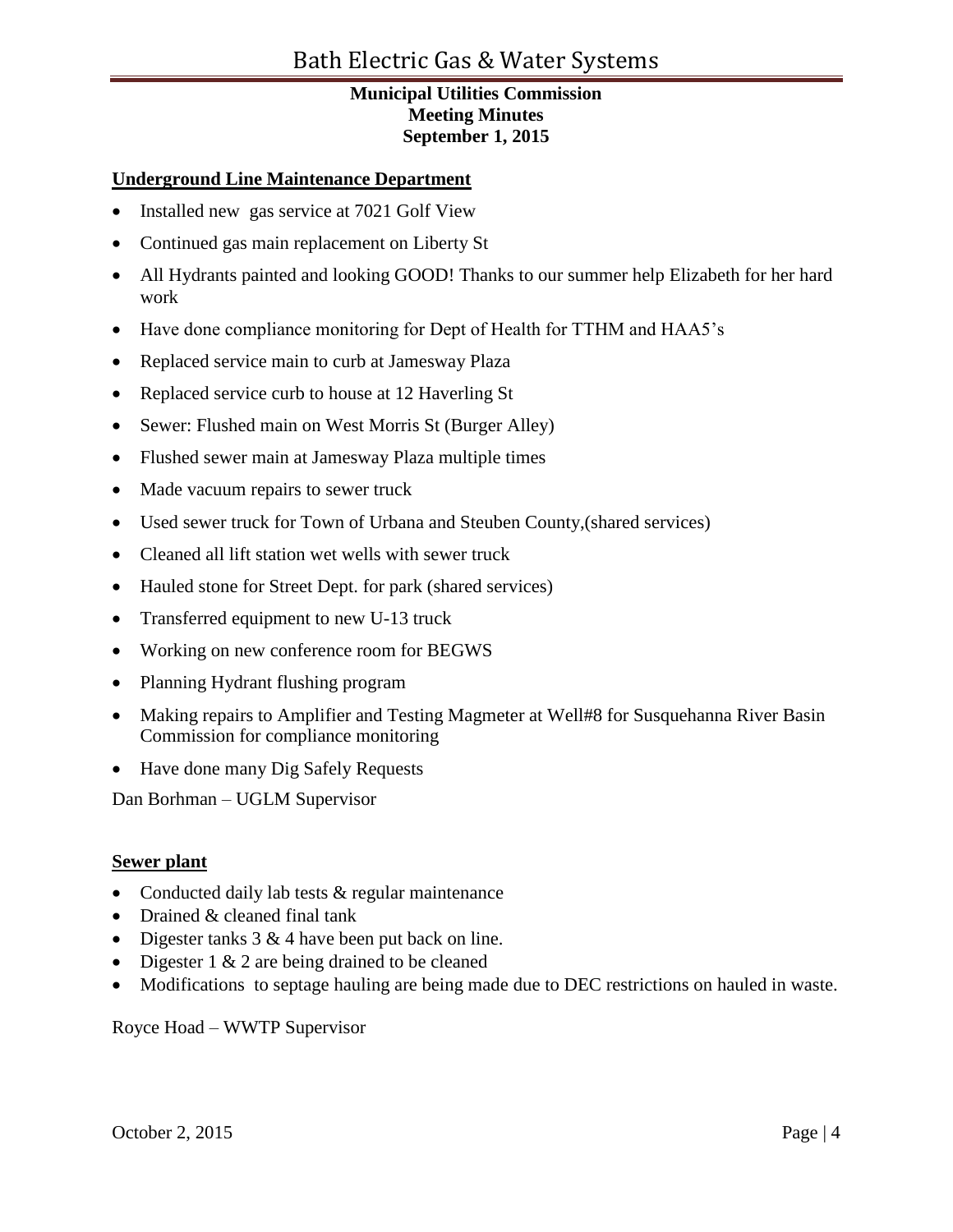**MUC Term** - Will Heigel's term as a commissioner to the MUC has expired and must be reinstated.

**ROW Encroachment** Serv U Credit Union which is presently served by NYSEG has requested service from BEGWS. As per our franchise description and maps, NYSEG has encroached on BEGWS franchise territory.

**Security System Evaluation** – Proposals are being reviewed for security systems. The systems are seen as necessary as BEGWS has ceased operations of it  $2<sup>nd</sup>$  and  $3<sup>rd</sup>$  Service Desk shifts. 3 to 4 vendors have been approached. BEGWS will evaluate the proposals and award contracts to enhance security in the offices and on BEGWS properties.

**MGP Site Cleanup** – GEI has recommended that BEGWS engage environmental legal counsel in preparation to reply to the consent order presented in 2014 to the Village of Bath.

GEI is drafting plans for a site evaluation.

## **Cycled Tree Trimming Program**

Ironwood Heavy Hauling has completed its contracted 8.5 miles of circuit tree trimming for 2015. In addition they are doing "hot spot" tree work. Trimming started on June  $29<sup>th</sup>$ . BEGWS has been working with shade tree committee concerns and adjusted specifications to 6' instead of the initial 10'. We have received one customer complaint on Belfast St.

#### **Spruce Up Project**

BEGWS has remodeled a large portion of the east wing of the Administration building. The new conference room has been booked by Village officials for training. Next steps are to update the commercial office and add security.

#### **RRH**

- The Mayor's office received a copy of Notice of Violation from the NYS DEC regarding the hauling and discharge of waste to the BEGWS WWTP. Based on data submitted in our engineering reports to the DEC, the DEC believes haulers are discharging too much high nutrient waste into the WWTP thereby violating SPEDES permit levels. The RRH project team will draft plans for modifications and a response to the plan.
- Lechase construction was forwarded a letter of intent to award for construction works.
- There will be a meeting to review secondary treatment engineering documents with the DEC on Thursday the  $3^{rd}$  of September.

#### **At Risk Gas Pipe Replacement Program**

BEGWS has installed about 1000' of 6" gas main pipe on the west side of Liberty Street which completes about half the goal for year 2015. We will continue work to get up to Washington Street intersection.